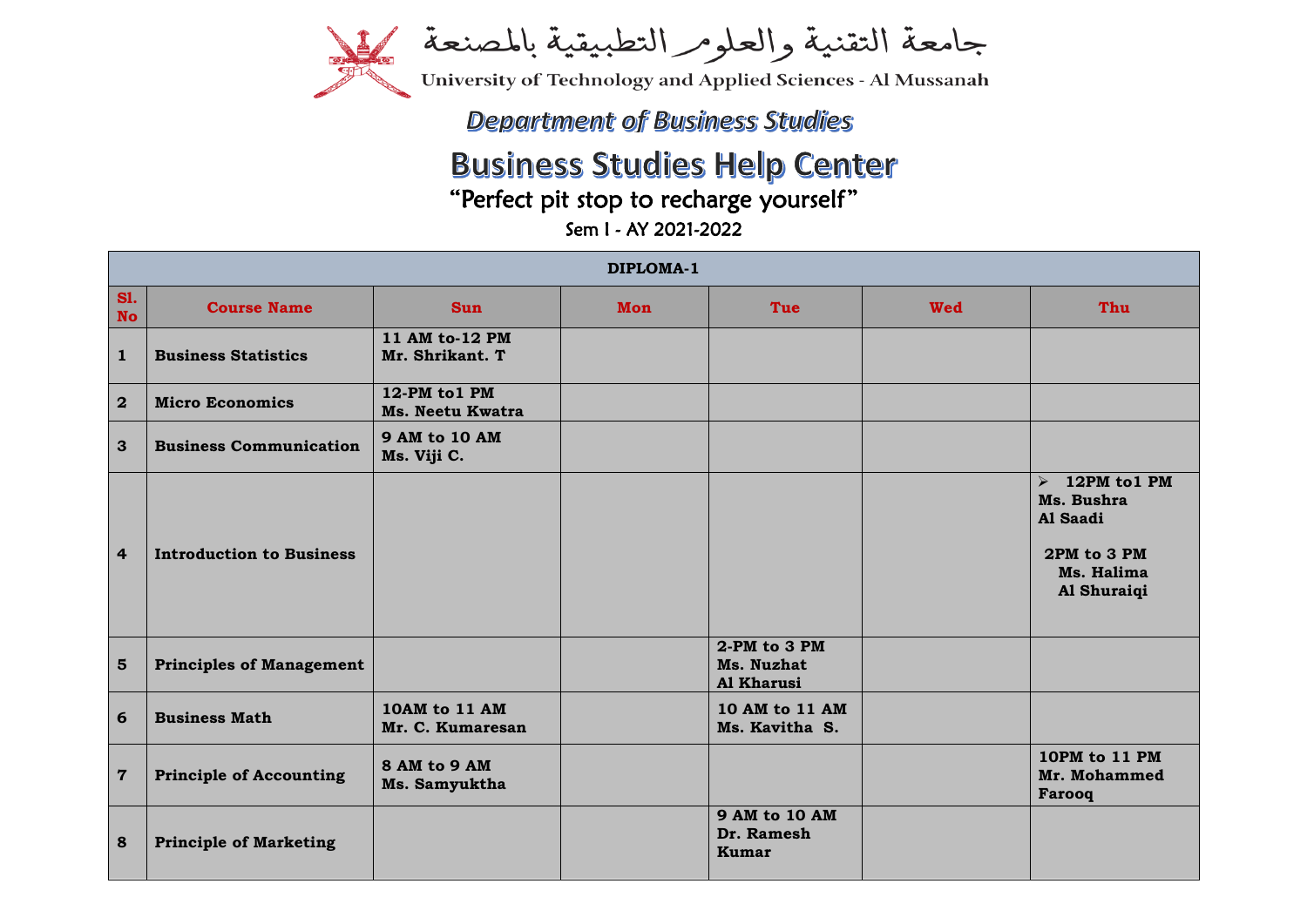| DIPLOMA-2 /AD/BTECH     |                               |                                           |                                                       |                                                            |                                                 |                                                            |
|-------------------------|-------------------------------|-------------------------------------------|-------------------------------------------------------|------------------------------------------------------------|-------------------------------------------------|------------------------------------------------------------|
| <b>S1.</b><br><b>No</b> | <b>Course Name</b>            | <b>Sun</b>                                | <b>Mon</b>                                            | Tue                                                        | <b>Wed</b>                                      | Thu                                                        |
| 1                       | <b>Business Ethics</b>        |                                           |                                                       |                                                            | 9 AM to 10 AM<br>Mr. Omar<br>Al Balushi         | <b>9 AM to 10 AM</b><br><b>Ms. Jeannette Ong</b><br>Ee-Lyn |
| $\overline{2}$          | <b>Financial Management</b>   |                                           |                                                       |                                                            |                                                 | 1PM to 2 PM<br>Mr. Manoj. C                                |
| 3                       | Entrepreneurship              |                                           |                                                       | 2-PM to 3 PM<br>Dr. R. Alamelu<br>Mangai                   | 2-PM to 3 PM<br>Mr. M. Al-Sukaiti               |                                                            |
| $\overline{4}$          | <b>Macro Economics</b>        | 11 AM to 12 PM<br>Mr. Joshy Mathew        |                                                       |                                                            |                                                 |                                                            |
| 5                       | Accounting<br>Specialization  |                                           | <b>10 AM to 11AM</b><br>Mr. Jaffer Ali<br><b>Khan</b> |                                                            |                                                 | 2 PM to 3 PM<br>Mr. Divakara<br>Reddy Narasaraju           |
| 6                       | <b>Consumer Behavior</b>      |                                           | 12 PM to 1 PM<br>Mr. Mohammed<br><b>Naveed</b>        |                                                            |                                                 |                                                            |
| $\sqrt{7}$              | <b>Organization Behavior</b>  |                                           |                                                       |                                                            | 12 PM to 1 PM<br>Mr. Islam Al<br><b>Balushi</b> |                                                            |
|                         | 8   <b>HRM</b>                |                                           |                                                       | 9 AM to 10 AM<br>Mr. Mohammed<br><b>Taslim Noor</b>        |                                                 |                                                            |
| 9                       | <b>HRM Specialization</b>     | 9-AM to 10 AM<br>Dr. Shakil-ur-<br>Rehman |                                                       |                                                            |                                                 | 12 PM to 1PM<br>Dr. Simi Simon                             |
| 10                      | <b>Principle of Retailing</b> |                                           |                                                       | 10AM to 11 AM<br>Mr. S.<br><b>Mohammed</b><br><b>Saleh</b> |                                                 |                                                            |